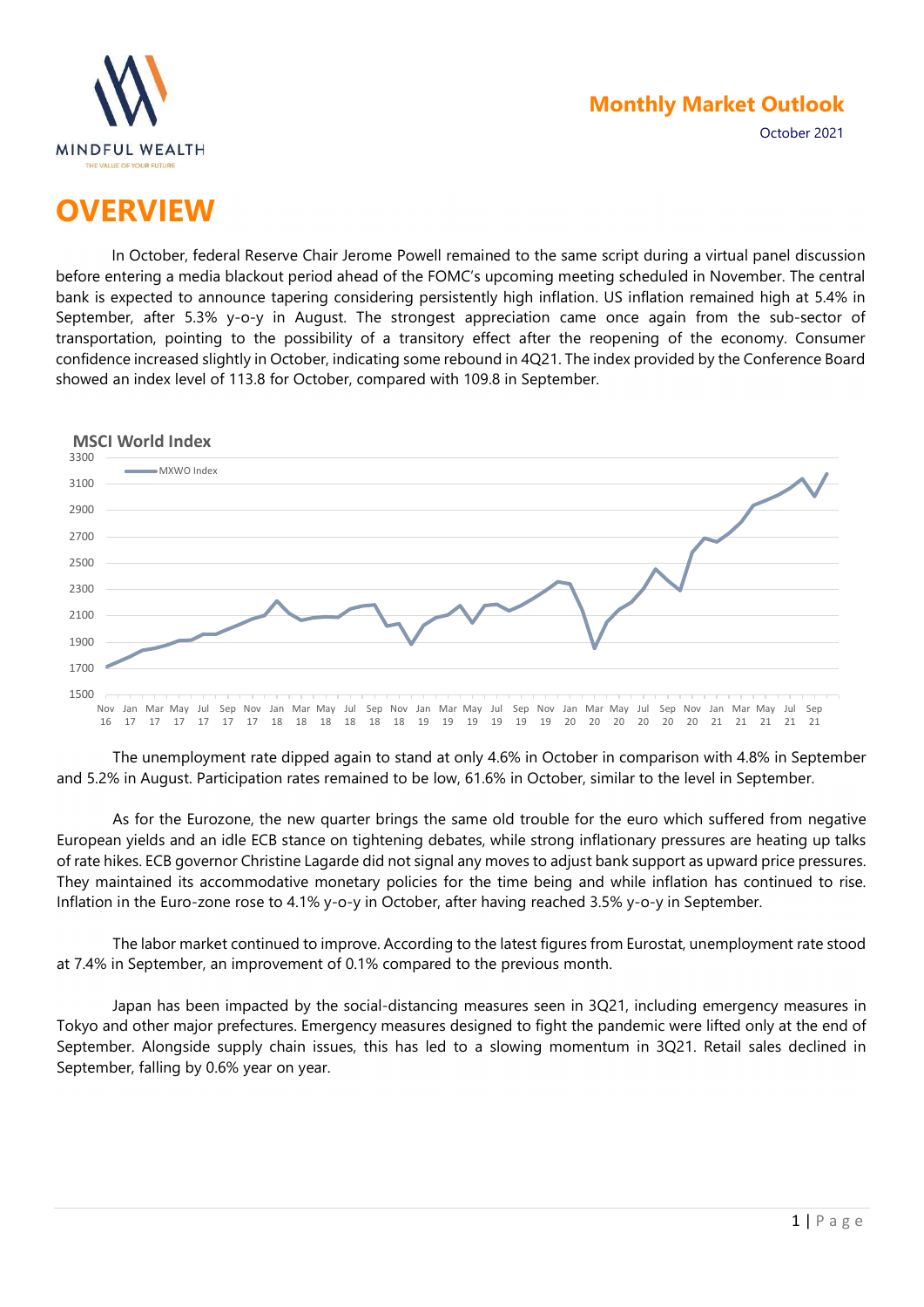

October 2021



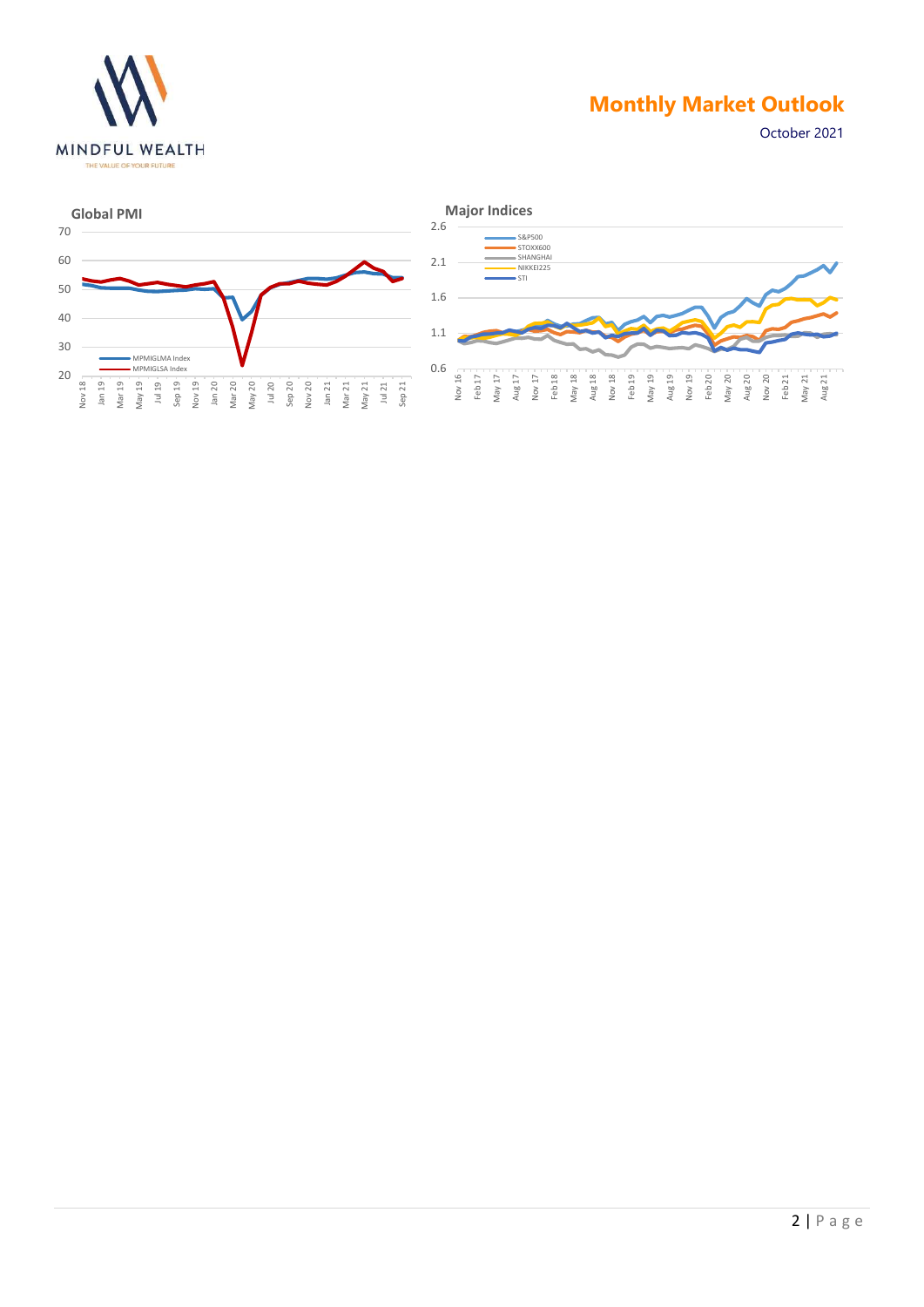

# MARKET STATISTICS

## **ECONOMY**

### Economy

| <b>MINDFUL WEALTH</b><br>THE VALUE OF YOUR FUTURE     |                          |                          |                          |                          |                   |           | <b>Monthly Market Outlook</b> |             | October 2021 |
|-------------------------------------------------------|--------------------------|--------------------------|--------------------------|--------------------------|-------------------|-----------|-------------------------------|-------------|--------------|
| <b>MARKET STATISTICS</b><br><b>ECONOMY</b><br>Economy |                          |                          |                          |                          |                   |           |                               |             |              |
|                                                       | %1M                      | %6M                      | %1Y                      | 3Y                       |                   | %1M       | %6M                           | %1Y         | 3Y           |
| World MPMI                                            | 0.0%                     | $-1.6%$                  | 3.2%                     |                          | EM MPMI           | 2.4%      | $-1.0%$                       | $-3.8%$     |              |
| World SPMI                                            | 1.9%                     | $-1.6%$                  | 3.5%                     |                          | <b>EM SPMI</b>    | 7.1%      | 1.3%                          | 0.9%        |              |
| US CPI                                                | 0.4%                     | 3.5%                     | 5.4%                     |                          | EU CPI            | 0.5%      | 2.0%                          | 3.6%        |              |
| US PPI                                                | 0.5%                     | 4.8%                     | 8.6%                     |                          | EU PPI            | 2.7%      | 10.5%                         | 16.2%       |              |
| US UNEMP                                              | $-7.7%$                  | $-20.0%$                 | $-38.5%$                 |                          | EU UNEMP          | $-2.9%$   | $-9.5%$                       | $-13.0%$    |              |
| US MPMI                                               | 2.0%                     | $-5.6%$                  | 9.7%                     |                          | EU MPMI           | $-4.4%$   | $-5.8%$                       | 9.0%        |              |
|                                                       | $\overline{\phantom{a}}$ | $\overline{\phantom{a}}$ | $\overline{\phantom{a}}$ | $\overline{\phantom{a}}$ | EU SPMI           | $-4.4%$   | 13.7%                         | 17.5%       |              |
| <b>CHINA MPMI</b>                                     | 1.6%                     | $-1.2%$                  | $-5.7%$                  |                          | <b>SWISS MPMI</b> | 0.6%      | 2.7%                          | 29.0%       |              |
| <b>CHINA SPMI</b>                                     | 14.3%                    | $-1.7%$                  | $-2.6%$                  | $\sim$                   | <b>SWISS SPMI</b> | 1.3%      | 11.9%                         | 15.9%       | ∼            |
| <b>KEY RATES</b><br><b>Sovereign Key Rates</b>        |                          |                          |                          |                          |                   |           |                               |             |              |
|                                                       | Oct                      | $\Delta 1\text{M}$       | $\Delta 6M$              | $\Delta$ 1Y              |                   | Oct       | $\Delta 1$ M                  | $\Delta 6M$ | $\Delta$ 1Y  |
| <b>US 2Y</b>                                          | 0.2775                   | 0.0672                   | 0.0481                   | 0.0333                   | EU <sub>2Y</sub>  | $-0.6946$ | 0.0277                        | $-0.0277$   | 0.0104       |
| US 5Y                                                 | 0.9665                   | 0.1885                   | $-0.1621$                | 0.6625                   | EU 5Y             | $-0.5582$ | 0.1219                        | $-0.0507$   | 0.0837       |
| <b>US 10Y</b>                                         | 1.4882                   | 0.1777                   | $-0.4318$                | 1.0574                   | <b>EU 10Y</b>     | $-0.2002$ | 0.1844                        | $-0.0914$   | 0.2303       |
| <b>US 30Y</b>                                         | 2.0459                   | 0.1121                   | $-0.4788$                | 0.9561                   | <b>EU 30Y</b>     | 0.2742    | 0.1849                        | $-0.1661$   | 0.3518       |
| CHINA 2Y                                              | 2.4732                   | 0.0156                   | $-0.2693$                | $-0.0591$                | SWISS 2Y          |           | $-0.0192$                     | 0.0439      | 0.0134       |
|                                                       |                          |                          |                          |                          |                   | $-0.7808$ |                               |             |              |
| <b>CHINA 5Y</b>                                       | 2.7018                   | 0.0422                   | $-0.3475$                | $-0.0055$                | SWISS 5Y          | $-0.5055$ | 0.1453                        | $-0.0600$   | 0.1558       |
| CHINA 10Y                                             | 2.8726                   | 0.0272                   | $-0.3404$                | 0.0514                   | SWISS 10Y         | $-0.1832$ | 0.1634                        | $-0.0427$   | 0.2136       |
| CHINA 30Y                                             | 3.4137                   | 0.0134                   | $-0.3099$                | $-0.1523$                | SWISS 30Y         | 0.0154    | 0.1232                        | $-0.0663$   | 0.2985       |

## KEY RATES

### Sovereign Key Rates

| US CPI                                         | 0.4%           | 3.5%                     | 5.4%                     |                          | EU CPI            | 0.5%      | 2.0%         | 3.6%        |            |
|------------------------------------------------|----------------|--------------------------|--------------------------|--------------------------|-------------------|-----------|--------------|-------------|------------|
| US PPI                                         | 0.5%           | 4.8%                     | 8.6%                     |                          | EU PPI            | 2.7%      | 10.5%        | 16.2%       |            |
| <b>US UNEMP</b>                                | $-7.7%$        | $-20.0%$                 | $-38.5%$                 |                          | EU UNEMP          | $-2.9%$   | $-9.5%$      | $-13.0%$    |            |
| US MPMI                                        | 2.0%           | $-5.6%$                  | 9.7%                     |                          | EU MPMI           | $-4.4%$   | $-5.8%$      | 9.0%        |            |
|                                                | $\blacksquare$ | $\overline{\phantom{a}}$ | $\overline{\phantom{a}}$ | $\overline{\phantom{a}}$ | EU SPMI           | $-4.4%$   | 13.7%        | 17.5%       |            |
| <b>CHINA MPMI</b>                              | 1.6%           | $-1.2%$                  | $-5.7%$                  | لمحرست                   | <b>SWISS MPMI</b> | 0.6%      | 2.7%         | 29.0%       |            |
| <b>CHINA SPMI</b>                              | 14.3%          | $-1.7%$                  | $-2.6%$                  | سيرسب                    | <b>SWISS SPMI</b> | 1.3%      | 11.9%        | 15.9%       | ∼          |
| <b>KEY RATES</b><br><b>Sovereign Key Rates</b> |                |                          |                          |                          |                   |           |              |             |            |
|                                                | Oct            | $\Delta 1\text{M}$       | $\Delta 6M$              | $\Delta$ 1Y              |                   | Oct       | $\Delta 1$ M | $\Delta 6M$ | $\Delta 1$ |
| <b>US 2Y</b>                                   | 0.2775         | 0.0672                   | 0.0481                   | 0.0333                   | EU <sub>2Y</sub>  | $-0.6946$ | 0.0277       | $-0.0277$   | 0.0104     |
| US 5Y                                          | 0.9665         | 0.1885                   | $-0.1621$                | 0.6625                   | EU 5Y             | $-0.5582$ | 0.1219       | $-0.0507$   | 0.0837     |
| <b>US 10Y</b>                                  | 1.4882         | 0.1777                   | $-0.4318$                | 1.0574                   | <b>EU 10Y</b>     | $-0.2002$ | 0.1844       | $-0.0914$   | 0.2303     |
| <b>US 30Y</b>                                  | 2.0459         | 0.1121                   | $-0.4788$                | 0.9561                   | <b>EU 30Y</b>     | 0.2742    | 0.1849       | $-0.1661$   | 0.3518     |
|                                                |                |                          |                          |                          |                   |           |              |             |            |
| <b>CHINA 2Y</b>                                | 2.4732         | 0.0156                   | $-0.2693$                | $-0.0591$                | SWISS 2Y          | $-0.7808$ | $-0.0192$    | 0.0439      | 0.0134     |
| <b>CHINA 5Y</b>                                | 2.7018         | 0.0422                   | $-0.3475$                | $-0.0055$                | SWISS 5Y          | $-0.5055$ | 0.1453       | $-0.0600$   | 0.1558     |
| CHINA 10Y                                      | 2.8726         | 0.0272                   | $-0.3404$                | 0.0514                   | SWISS 10Y         | $-0.1832$ | 0.1634       | $-0.0427$   | 0.2136     |
| CHINA 30Y                                      | 3.4137         | 0.0134                   | $-0.3099$                | $-0.1523$                | SWISS 30Y         | 0.0154    | 0.1232       | $-0.0663$   | 0.2985     |
| <b>3Y Sovereign Yield Curve</b><br>5           |                |                          |                          |                          |                   |           |              |             |            |

### 3Y Sovereign Yield Curve

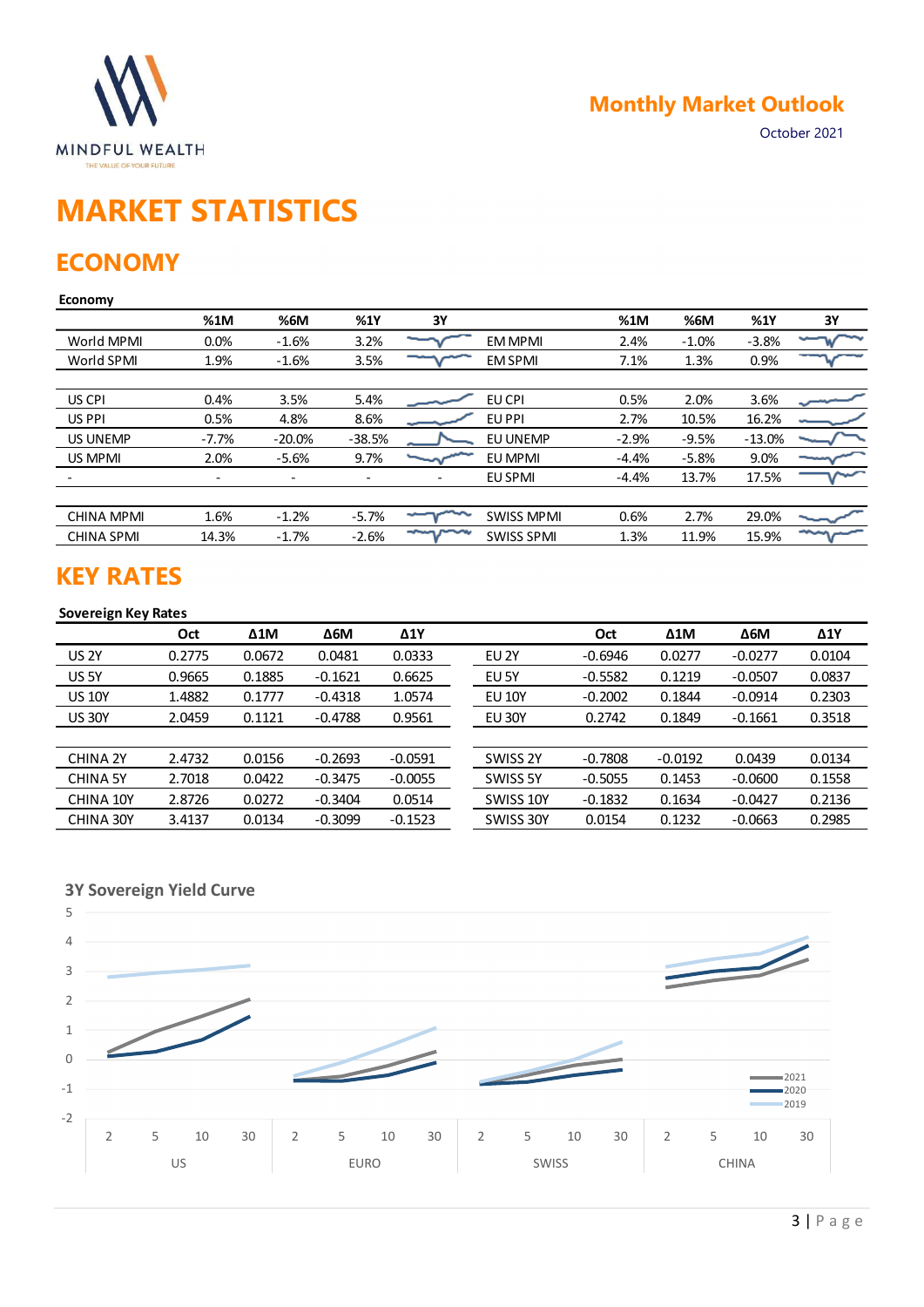

## **EQUITIES**

|                                                                      |       |            |            |                  |        | <b>Monthly Market Outlook</b> |              |
|----------------------------------------------------------------------|-------|------------|------------|------------------|--------|-------------------------------|--------------|
| <b>MINDFUL WEALTH</b><br>THE VALUE OF YOUR FUTURE<br><b>EQUITIES</b> |       |            |            |                  |        |                               | October 2021 |
| <b>Equities</b>                                                      | Oct   | <b>YTD</b> | 1Y         | 3Y Ann           | 5Y Ann | 3Y SD                         | 3Y           |
| <b>WORLD</b>                                                         | 5.75% | 18.19%     | 38.66%     | 16.29%           | 13.18% | 15.96%                        |              |
| EM                                                                   | 1.83% | $-1.18%$   | 15.64%     | 10.11%           | 8.14%  | 13.17%                        |              |
| <b>ASIA PAC</b>                                                      | 0.80% | $-0.56%$   | 15.76%     | 9.97%            | 7.94%  | 12.69%                        |              |
| US.                                                                  | 6.71% | 22.37%     | 40.57%     | 19.23%           | 15.89% | 17.92%                        |              |
| <b>EUROPE</b>                                                        | 4.47% | 19.08%     | 38.65%     | 8.77%            | 6.32%  | 9.79%                         |              |
| <b>CHINA</b>                                                         | 3.97% | $-14.15%$  | $-9.36%$   | 9.65%            | 8.79%  | 14.94%                        |              |
| SWISS                                                                | 4.41% | 14.41%     | 26.34%     | 10.48%           | 9.27%  | 9.02%                         |              |
|                                                                      |       |            |            |                  |        |                               |              |
| <b>Style</b>                                                         |       |            |            |                  |        | Oct                           | <b>YTD</b>   |
|                                                                      |       | Oct        | <b>YTD</b> |                  |        |                               |              |
| <b>WORLD LARGE CAP</b>                                               |       | 5.89%      | 18.55%     | US LARGE CAP     |        | 6.71%                         | 22.37%       |
| WORLD SMALL CAP                                                      |       | 4.04%      | 16.67%     | US SMALL CAP     |        | 3.59%                         | 24.36%       |
| <b>WORLD VALUE</b>                                                   |       | 4.83%      | 17.21%     | US VALUE         |        | 5.39%                         | 29.87%       |
| <b>WORLD GROWTH</b>                                                  |       | 6.62%      | 18.84%     | <b>US GROWTH</b> |        | 8.90%                         | 28.79%       |

### Style

|                     | Oct   | YTD    |              | Oct   | YTD    |
|---------------------|-------|--------|--------------|-------|--------|
| WORLD LARGE CAP     | 5.89% | 18.55% | US LARGE CAP | 6.71% | 22.37% |
| WORLD SMALL CAP     | 4.04% | 16.67% | US SMALL CAP | 3.59% | 24.36% |
| <b>WORLD VALUE</b>  | 4.83% | 17.21% | US VALUE     | 5.39% | 29.87% |
| <b>WORLD GROWTH</b> | 6.62% | 18.84% | US GROWTH    | 8.90% | 28.79% |
| WORLD MOMENTUM      | .64%  | 16.67% | US MOMENTUM  | 7.19% | 22.02% |

### S&P500 SECTOR RETURNS





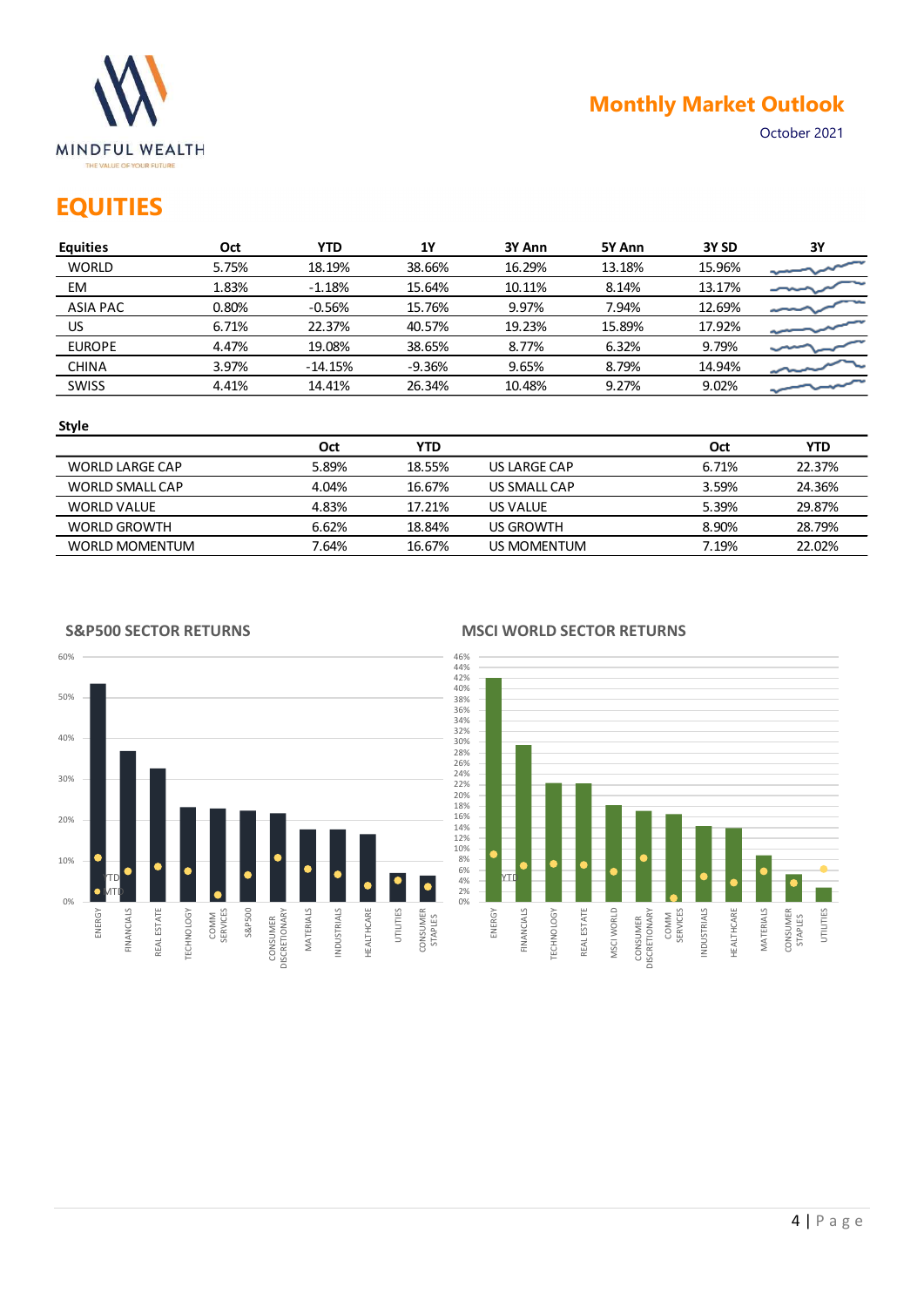

## FIXED INCOME

|                                            |      |              |                      |              |             |             |                |              | <b>Monthly Market Outlook</b> |              |                 |
|--------------------------------------------|------|--------------|----------------------|--------------|-------------|-------------|----------------|--------------|-------------------------------|--------------|-----------------|
| MINDFUL WEALTH<br>THE VALUE OF YOUR FUTURE |      |              |                      |              |             |             |                |              |                               | October 2021 |                 |
| <b>FIXED INCOME</b>                        |      |              |                      |              |             |             |                |              |                               |              |                 |
| <b>Fixed Income</b>                        |      | Oct          | <b>YTD</b>           |              | <b>1Y</b>   | 3Y Ann      | 5Y Ann         |              | 3Y SD                         |              | <b>3Y CURVE</b> |
| <b>WORLD AGG</b>                           |      | 0.26%        | $-3.81%$             |              | $-0.75%$    | 4.72%       | 3.46%<br>3.58% |              | 4.85%                         |              |                 |
| US AGG                                     |      | $-0.07%$     | $-1.62%$             |              | $-0.52%$    | 5.61%       |                |              | 5.39%                         |              |                 |
| <b>EUROPE AGG</b>                          |      | 0.50%        | $-1.81%$             |              | $-1.04%$    | 3.16%       | 1.96%          |              | 3.13%                         |              |                 |
| <b>CHINA AGG</b>                           |      | 0.81%        | 6.30%                |              | 10.06%      | 7.72%       | 5.18%          |              | 6.66%                         |              |                 |
| <b>EMAGG</b>                               |      | $-0.38%$     | $-1.52%$             |              | 3.05%       | 6.29%       | 4.83%          |              | 5.93%                         |              |                 |
| SWISS AGG                                  |      | $-0.18%$     | $-2.11%$             |              | $-1.73%$    | 1.02%       | 0.38%          |              | 1.64%                         |              |                 |
|                                            |      |              |                      |              |             |             |                |              |                               |              |                 |
| <b>OAS</b>                                 |      |              |                      |              |             |             |                |              |                               |              |                 |
|                                            | Oct  | $\Delta 1$ M | $\Delta 6\mathsf{M}$ | $\Delta 1$ Y | $\Delta 3Y$ |             | Oct            | $\Delta 1$ M | $\Delta 6M$                   | $\Delta$ 1Y  | $\Delta 3Y$     |
| WORLD IG OAS                               | 0.90 | 0.02         | $-0.02$              | $-0.38$      | $-0.34$     | EM IG OAS   | 1.26           | 0.01         | $-0.09$                       | $-0.38$      | $-0.41$         |
| WORLD HY OAS                               | 3.81 | 0.00         | 0.24                 | $-1.70$      | $-0.43$     | EM HY OAS   | 5.97           | 0.02         | 0.85                          | $-0.74$      | 0.73            |
| US IG OAS                                  | 0.85 | 0.01         | $-0.03$              | $-0.40$      | $-0.33$     | EURO IG OAS | 0.90           | 0.03         | 0.02                          | $-0.31$      | $-0.42$         |

| <b>OAS</b>   |      |              |         |             |         |             |      |      |         |             |         |
|--------------|------|--------------|---------|-------------|---------|-------------|------|------|---------|-------------|---------|
|              | Oct  | $\Delta 1$ M | Δ6М     | $\Delta$ 1Y | ΔЗΥ     |             | Oct  | Δ1M  | Δ6M     | $\Delta$ 1Y | ΔЗΥ     |
| WORLD IG OAS | 0.90 | 0.02         | $-0.02$ | $-0.38$     | $-0.34$ | EM IG OAS   | 1.26 | 0.01 | $-0.09$ | $-0.38$     | $-0.41$ |
| WORLD HY OAS | 3.81 | 0.00         | 0.24    | $-1.70$     | $-0.43$ | EM HY OAS   | 5.97 | 0.02 | 0.85    | $-0.74$     | 0.73    |
|              |      |              |         |             |         |             |      |      |         |             |         |
| US IG OAS    | 0.85 | 0.01         | $-0.03$ | $-0.40$     | $-0.33$ | EURO IG OAS | 0.90 | 0.03 | 0.02    | $-0.31$     | $-0.42$ |
| US HY OAS    | 2.86 | $-0.03$      | $-0.05$ | $-2.23$     | $-0.85$ | EURO HY OAS | 3.12 | 0.12 | 0.15    | $-1.67$     | $-0.97$ |
|              |      |              |         |             |         |             |      |      |         |             |         |

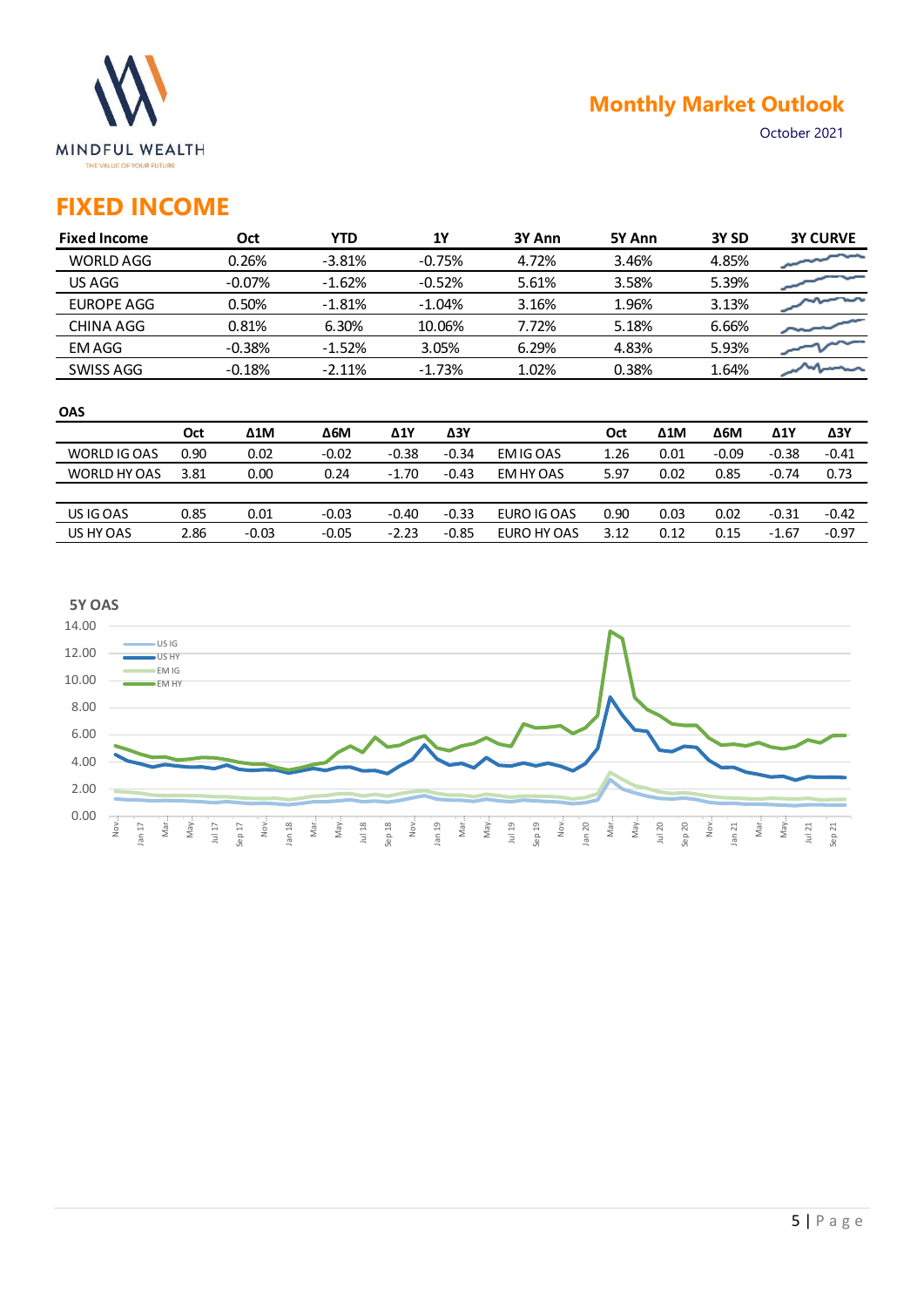

## FX & COMMODITIES

|                                                   |        |            |           |                  |              | <b>Monthly Market Outlook</b> |                 |
|---------------------------------------------------|--------|------------|-----------|------------------|--------------|-------------------------------|-----------------|
| <b>MINDFUL WEALTH</b><br>THE VALUE OF YOUR FUTURE |        |            |           |                  |              |                               | October 2021    |
| <b>FX &amp; COMMODITIES</b>                       |        |            |           |                  |              |                               |                 |
| <b>Commodities</b>                                | Oct    | <b>YTD</b> | <b>1Y</b> | 3Y Ann           | 5Y Ann       | 3Y <sub>SD</sub>              | <b>3Y Curve</b> |
| <b>BBG Index</b>                                  | 3.52%  | 33.67%     | 45.25%    | 8.89%            | 5.09%        | 12.97%                        |                 |
| <b>BBG</b> Energy                                 | 3.97%  | 81.88%     | 86.93%    | $-2.93%$         | 1.19%        | 24.43%                        |                 |
| BBG Agri & Livestock                              | 1.86%  | 19.52%     | 37.34%    | 8.99%            | 1.64%        | 15.10%                        |                 |
| <b>BBG Soft</b>                                   | 1.43%  | 38.20%     | 55.40%    | 10.28%           | $-1.10%$     | 15.94%                        |                 |
| <b>BBG Precious Metals</b>                        | 4.01%  | $-6.39%$   | $-3.67%$  | 13.41%           | 7.34%        | 13.81%                        |                 |
| <b>BBG Industrial Metal</b>                       | 5.49%  | 26.60%     | 40.37%    | 15.05%           | 9.28%        | 17.03%                        |                 |
|                                                   | Oct    | <b>YTD</b> | <b>1Y</b> | 3Y Ann           | S-Term       | M-Term                        | <b>3Y CURVE</b> |
| <b>BBG Gold</b>                                   | 2.60%  | $-5.53%$   | $-5.09%$  | 12.42%           | 1800-1875    | 1775-1850                     |                 |
| <b>BBG Brent Crude</b>                            | 7.91%  | 73.59%     | 133.62%   | 4.84%            | 70-80        | 75-85                         |                 |
| <b>Currencies</b>                                 | Oct    | 1M HIGH    | 1M LOW    | 1M <sub>SD</sub> | S-Term       | M-Term                        | <b>1M CURVE</b> |
| EUR/USD                                           | 1.1559 | 1.1651     | 1.153     | 0.27%            | 1.12-1.16    | $1.13 - 1.17$                 |                 |
| USD/JPY                                           | 114.07 | 114.38     | 110.9     | 1.14%            | 112-116      | 112-116                       |                 |
| GBP/USD                                           | 1.3688 | 1.3824     | 1.3474    | 0.70%            | 1.33-1.37    | $1.35 - 1.4$                  |                 |
| USD/CHF                                           | 0.9163 | 0.9317     | 0.9158    | 0.51%            | 0.92-0.95    | 0.93-0.96                     |                 |
| USD/CNY                                           | 6.4056 | 6.4506     | 6.3826    | 0.37%            | $6.35 - 6.4$ | 6.37-6.42                     |                 |
| USD/SGD                                           | 1.3488 | 1.359      | 1.3436    | 0.36%            | 1.34-1.37    | 1.33-1.37                     | ∼               |

# FX & COMMODITIES VIEW

An autumn upturn lifted the USD index to September 2020 highs. The world's largest economy continued to make steady, if uneven, progress towards recovery. The euro performed badly against commodity-linked currencies like the AUD and CAD, but also lost ground against GBP and CHF. The currency remained down near its annual low against the USD. GBP on the other hand, surged to multi-month highs against countercyclical currencies like the USD, JPY and even EUR. The pound weakened against procyclical currencies though, particularly of oil-exporting nations as Brent crude prices rallied to three-year highs.

Crude oil spot prices surged by more than 12% in October, on the back of soaring energy prices in Europe and Asia. Strong oil market fundamentals, compounded by expectations of higher oil demand in the winter months from "gas to oil switching", supported futures prices. OPEC Reference Basket (ORB) increased \$8.23 or 11.1%, m-o-m, in October to average \$82.11/b.

Energy commodities rose across the board for the second consecutive month, with new average price records for natural gas and coal prices in Europe and Asia on concerns of potential shortages should winter temperatures be colder than usual. The energy price index rose month on month by 16.1% in October.

Base metals advanced supported by declining inventories, though, towards the end of the month, the expectation of some reductions of the ongoing energy restrictions in China, which would in turn lead to higher output weighed down on prices. Gold prices were relatively stable with little movement in expectations of interest rates during the month.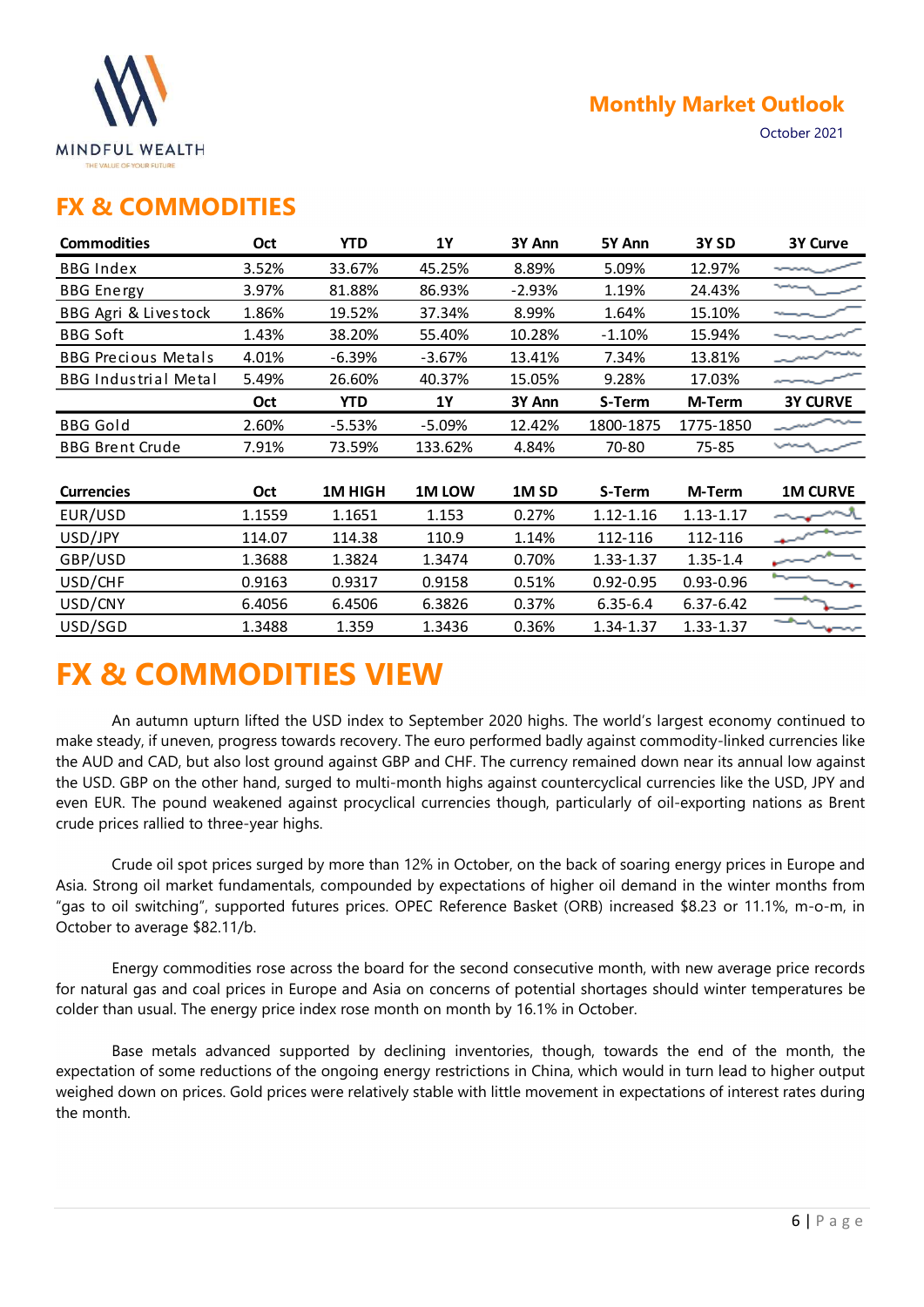

## THEME OF THE MONTH Electric Vehicles (EV) batteries and it's price tag

Have you ever wondered why are EV batteries so expensive? Well, the main reason is largely associated with what exists in them. An EV uses the same rechargeable lithium-ion batteries that are in your laptop or mobile phone, they're just much bigger. The cells are grouped in packs resembling big suitcases. The priciest component in each battery cell is the cathode, one of the two electrodes that store and release electricity. The materials needed in cathodes to pack in more energy often come with a high price tag, which includes metals including cobalt, nickel, lithium. They need to be mined and processed into high-purity chemical compounds.

At current market rates, the average battery cost for a typical EV works out to about USD 6,300. The ones that go into premium models are more. Over the last decade, battery pack prices have reduced almost by 89%, according to figures extracted by BloombergNEF. Industry average price of \$137 for a kilowatt of power for an hour (from about \$1,191 in 2010) is still above the \$100 threshold at an EV's cost should match a car with an internal combustion engine. As of today, costs aren't expected to keep falling as quickly, and rising raw materials prices haven't helped.

In order for batteries to get cheaper, one way to go around it is to substitute cobalt with nickel, which cost less and holds more energy. Doing so isn't simple, as cobalt's advantage is that it doesn't overheat or catch fire easily. Another move has been to use low cost lithium iron phosphate as the cathode material. Such cells were once derided for poorer performance but are having a revival as design changes deliver improvements.

The biggest players in the game currently belongs to Asia, which dominates the manufacturing of lithium-ion cells, accounting for more than 80% of existing capacity. Chinese owned company Contemporary Amperex Technology shipped the highest volume in 2020, capturing almost a quarter of the market. By September this year it had extended its lead to 30%, followed by South Korea based LG Energy Solution and Japan's Panasonic Corp. Tesla and Panasonic's joint venture is the biggest battery producer in the U.S. Emerging producers include Northvolt AB in Sweden, founded by former Tesla executives, and Gotion High-tech Co. in China.



### EVs are going to be the driving force for lithium-ion battery demand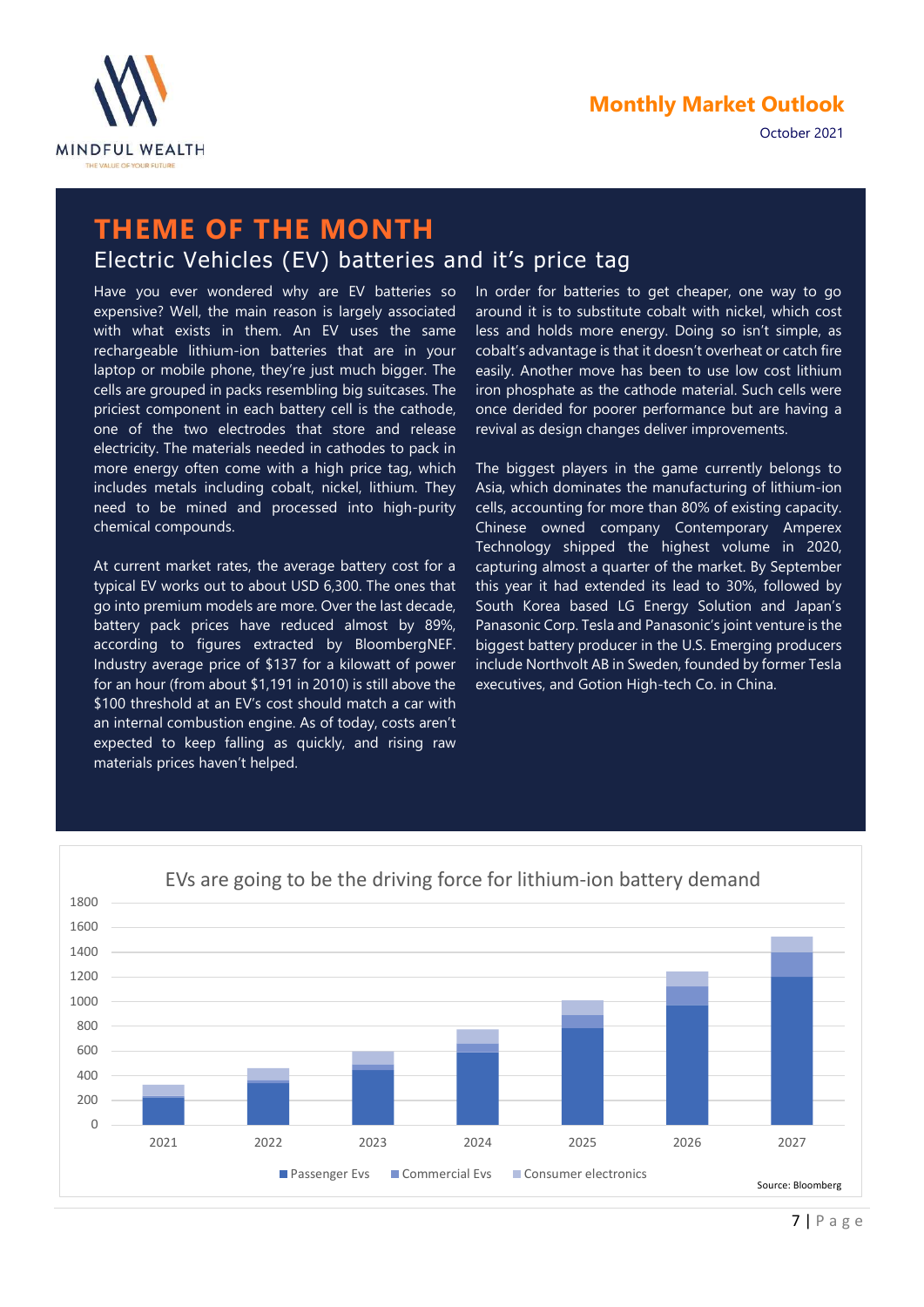

|                | <b>MINDFUL WEALTH</b><br>THE VALUE OF YOUR FUTURE |                                                                   |                      |                                               | <b>Monthly Market Outlook</b>                 |                | October 2021                                                  |
|----------------|---------------------------------------------------|-------------------------------------------------------------------|----------------------|-----------------------------------------------|-----------------------------------------------|----------------|---------------------------------------------------------------|
| Date           | <b>Country</b>                                    | Event                                                             | Period               | Surv(M)                                       | <b>Actual</b>                                 | Prior          | <b>Revised</b>                                                |
| 11/18          | Russia                                            | <b>Gold and Forex Reserve</b>                                     | <b>Nov 12</b>        | $\mathord{\hspace{1pt}\text{--}\hspace{1pt}}$ | 626.2b                                        | 622.1b         | $\mathord{\hspace{1pt}\text{--}\hspace{1pt}}$                 |
| 11/18          | <b>United States</b>                              | <b>Initial Jobless Claims</b>                                     | Nov 13               | 260k                                          | 268k                                          | 267k           | 269k                                                          |
| 11/18<br>11/19 | <b>United States</b><br>Japan                     | Leading Index<br>Natl CPI YoY                                     | Oct<br>Oct           | 0.8%<br>0.2%                                  | 0.9%<br>0.1%                                  | 0.2%<br>0.2%   | 0.1%<br>$\sim$ $-$                                            |
| 11/19          | United Kingdom                                    | Retail Sales Inc Auto Fuel MoM                                    | Oct                  | 0.5%                                          | 0.8%                                          | $-0.2%$        | 0.0%                                                          |
| 11/22          | <b>United States</b>                              | <b>Existing Home Sales</b>                                        | Oct                  | 6.20m                                         | 6.34m                                         | 6.29m          | $\mathord{\hspace{1pt}\text{--}\hspace{1pt}}$                 |
| 11/23          | France                                            | Markit France Manufacturing PMI                                   | Nov P                | 53.1                                          | 54.6                                          | 53.6           | $\mathord{\hspace{1pt}\text{--}\hspace{1pt}}$                 |
| 11/23          | Greece                                            | Markit/BME Germany Manufacturing PMI                              | Nov P                | 56.9                                          | 57.6                                          | 57.8           | $\qquad \qquad -$                                             |
| 11/23          | Eurozone                                          | Markit Eurozone Manufacturing PMI                                 | Nov P                | 57.4                                          | 58.6                                          | 58.3           | $\mathord{\hspace{1pt}\text{--}\hspace{1pt}}$                 |
| 11/23          | United Kingdom                                    | Markit UK PMI Manufacturing SA                                    | Nov P                | 57.3                                          | 58.2                                          | 57.8           | $- -$                                                         |
| 11/23          | <b>United States</b>                              | Markit US Manufacturing PMI                                       | Nov P                | 59.1                                          | 59.1                                          | 58.4           | $\qquad \qquad -$                                             |
| 11/24          | Japan                                             | Jibun Bank Japan PMI Mfg                                          | Nov P                | $\mathbf{m}$                                  | 54.2                                          | 53.2           | $\mathord{\hspace{1pt}\text{--}\hspace{1pt}}$                 |
| 11/24          | Greece                                            | <b>IFO Expectations</b>                                           | Nov                  | 94.6                                          | 94.2                                          | 95.4           | $\mathord{\hspace{1pt}\text{--}\hspace{1pt}}$                 |
| 11/24          | Greece                                            | <b>IFO Business Climate</b>                                       | Nov                  | 96.7                                          | 96.5                                          | 97.7           | $\mathord{\hspace{1pt}\text{--}\hspace{1pt}}$                 |
| 11/24          | <b>United States</b>                              | <b>MBA Mortgage Applications</b>                                  | <b>Nov 19</b>        | $\mathord{\hspace{1pt}\text{--}\hspace{1pt}}$ | 1.8%                                          | $-2.8%$        | $--$                                                          |
| 11/24          | <b>United States</b>                              | <b>Initial Jobless Claims</b>                                     | <b>Nov 20</b>        | 260k                                          | 199k                                          | 268k           | 270k                                                          |
| 11/24          | <b>United States</b>                              | Wholesale Inventories MoM                                         | Oct P                | 1.0%                                          | 2.2%                                          | 1.4%           | $\mathord{\hspace{1pt}\text{--}\hspace{1pt}}$                 |
| 11/24          | <b>United States</b>                              | <b>GDP Annualized QoQ</b>                                         | 3QS                  | 2.2%                                          | 2.1%                                          | 2.0%           | $\mathord{\hspace{1pt}\text{--}\hspace{1pt}}$                 |
| 11/24          | <b>United States</b>                              | Durable Goods Orders                                              | Oct P                | 0.2%                                          | $-0.5%$                                       | $-0.3%$        | $-0.4%$                                                       |
| 11/24          | <b>United States</b>                              | Personal Income                                                   | Oct                  | 0.2%                                          | 0.5%                                          | $-1.0%$        | $\mathord{\hspace{1pt}\text{--}\hspace{1pt}}$                 |
| 11/24          | <b>United States</b>                              | <b>Personal Spending</b>                                          | Oct                  | 1.0%                                          | 1.3%                                          | 0.6%           | $\sim$ $\sim$                                                 |
| 11/24          | <b>United States</b>                              | U. of Mich. Sentiment                                             | Nov F                | 66.9                                          | 67.4                                          | 66.8           | $\mathbf{m}$                                                  |
| 11/24          | <b>United States</b>                              | <b>New Home Sales</b>                                             | Oct                  | 800k                                          | 745k                                          | 800k           | 742k                                                          |
| 11/25          | Russia<br>Russia                                  | <b>Industrial Production YoY</b><br><b>Gold and Forex Reserve</b> | Oct<br><b>Nov 19</b> | 6.0%                                          | 7.1%<br>626.3b                                | 6.8%<br>626.2b | $\overline{\phantom{m}}$                                      |
| 11/25<br>11/26 | Japan                                             | Tokyo CPI Ex-Fresh Food YoY                                       | Nov                  | $- -$<br>0.3%                                 | 0.3%                                          | 0.1%           | $\mathord{\hspace{1pt}\text{--}\hspace{1pt}}$<br>$\mathbf{m}$ |
| 11/26          | Eurozone                                          | M3 Money Supply YoY                                               | Oct                  | 7.4%                                          | $\mathord{\hspace{1pt}\text{--}\hspace{1pt}}$ | 7.4%           | $--$                                                          |
| 11/26          | Italy                                             | Consumer Confidence Index                                         | Nov                  | 117                                           | $\mathord{\hspace{1pt}\text{--}\hspace{1pt}}$ | 118.4          | $\mathord{\hspace{1pt}\text{--}\hspace{1pt}}$                 |
| 11/26          | Italy                                             | Manufacturing Confidence                                          | Nov                  | 114                                           | $\mathord{\hspace{1pt}\text{--}\hspace{1pt}}$ | 114.9          | $\mathord{\hspace{1pt}\text{--}\hspace{1pt}}$                 |
| 11/28          |                                                   | United Kingdom Nationwide House PX MoM                            | Nov                  | $\mathbf{m}$                                  | $\mathbf{m}$                                  | 0.7%           | $\mathbf{m}$                                                  |
| 11/28          |                                                   | United Kingdom Nationwide House Px NSA YoY                        | Nov                  | $\mathord{\hspace{1pt}\text{--}\hspace{1pt}}$ | $\mathord{\hspace{1pt}\text{--}\hspace{1pt}}$ | 9.9%           | $\mathord{\hspace{1pt}\text{--}\hspace{1pt}}$                 |
| 11/29          |                                                   | United Kingdom   Mortgage Approvals                               | Oct                  | $-$                                           | $\sim$ $-$                                    | 72.6k          | $\mathbf{m}$                                                  |
| 11/29          | Greece                                            | <b>CPI MoM</b>                                                    | Nov P                | $-0.5%$                                       | $\sim$                                        | 0.5%           | $\mathord{\hspace{1pt}\text{--}\hspace{1pt}}$                 |
| 11/29          | Greece                                            | CPI YoY                                                           | Nov P                | 4.9%                                          | $\mathcal{L}_{\mathcal{F}}$                   | 4.5%           | $\mathbf{m}$                                                  |
| 11/30          | Japan                                             | Job-To-Applicant Ratio                                            | Oct                  | 1.17                                          | $\mathord{\hspace{1pt}\text{--}\hspace{1pt}}$ | 1.16           | $\mathord{\hspace{1pt}\text{--}\hspace{1pt}}$                 |
| 11/30          | Japan                                             | Jobless Rate                                                      | Oct                  | 2.8%                                          | $\mathord{\hspace{1pt}\text{--}\hspace{1pt}}$ | 2.8%           | $\qquad \qquad -$                                             |
| 11/30          | Japan                                             | <b>Industrial Production MoM</b>                                  | Oct P                | 1.9%                                          | $\mathord{\hspace{1pt}\text{--}\hspace{1pt}}$ | $-5.4%$        | $--$                                                          |
| 11/30          | France                                            | CPI YoY                                                           | Nov P                | $\mathord{\hspace{1pt}\text{--}\hspace{1pt}}$ | $- -$                                         | 2.6%           | $\mathord{\hspace{1pt}\text{--}\hspace{1pt}}$                 |
| 11/30          | France                                            | <b>GDP QoQ</b>                                                    | 3QF                  | $- -$                                         | $\overline{\phantom{a}}$                      | 3.0%           | $--$                                                          |
| 11/30          | France                                            | <b>GDP YoY</b>                                                    | 3QF                  | $\mathbf{m}$                                  | $\overline{\phantom{a}}$                      | 3.3%           | $\mathbf{m}$                                                  |
| 11/30          | Greece                                            | Unemployment Change (000's)                                       | Nov                  | $-25.0k$                                      | $\mathord{\hspace{1pt}\text{--}\hspace{1pt}}$ | $-39.0k$       | $\mathord{\hspace{1pt}\text{--}\hspace{1pt}}$                 |
| 11/30          | Italy                                             | GDP WDA QoQ                                                       | 3QF                  | $\mathbf{m}$                                  | $\sim$ $-$                                    | 2.6%           | $\mathbf{m}$                                                  |
| 11/30          | Italy                                             | <b>GDP WDA YoY</b>                                                | 3QF                  | $\mathord{\hspace{1pt}\text{--}\hspace{1pt}}$ | $\mathord{\hspace{1pt}\text{--}\hspace{1pt}}$ | 3.8%           | $- - \,$                                                      |
| 11/30          | Italy                                             | CPI EU Harmonized MoM                                             | Nov P                | $- -$                                         | $\overline{\phantom{a}}$                      | 0.8%           | 0.9%                                                          |